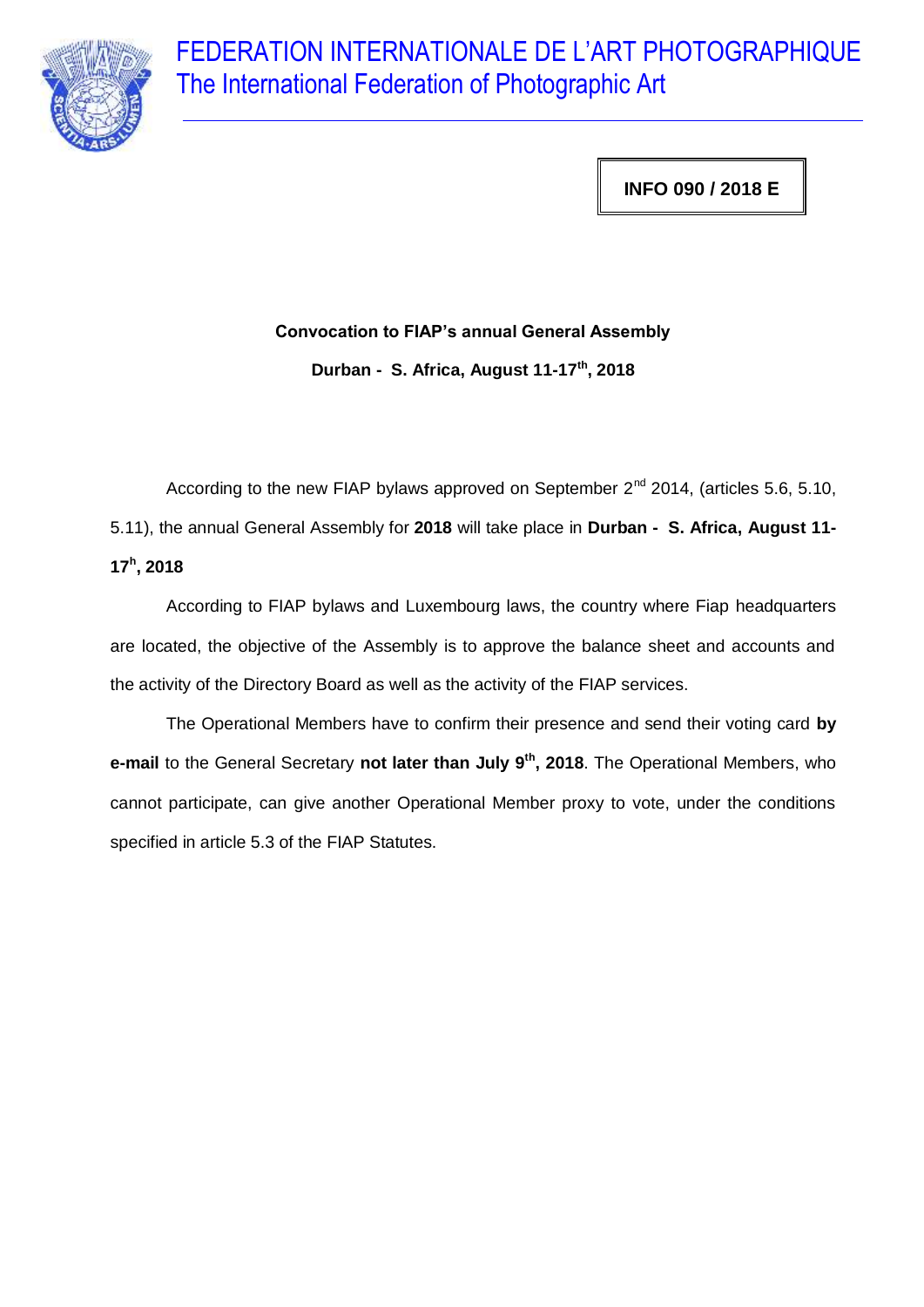# **34th FIAP Congress**

## **DURBAN – SOUTH AFRICA: 11 -17 August 2018**

## **ADMINISTRATIVE SESSIONS OF THE CONGRESS**

## **AGENDA**

### **SESSION I - Sunday, 12 August 2018 (08.30 hr - 12.15 hr)**

- 1 **Official opening of the Congress**
- 2 Commencement of the administrative sessions
- 3 Call of the delegates
- 4 Deceased collaborators
- 5 Election of the scrutineers
- 6 Approval of the proceedings of the General Assembly in Jinan (China) 2017
- 7 Report of the President
- 8 Report of the Secretary General

*10,15 - 10.30 TEA / COFFEE BREAK*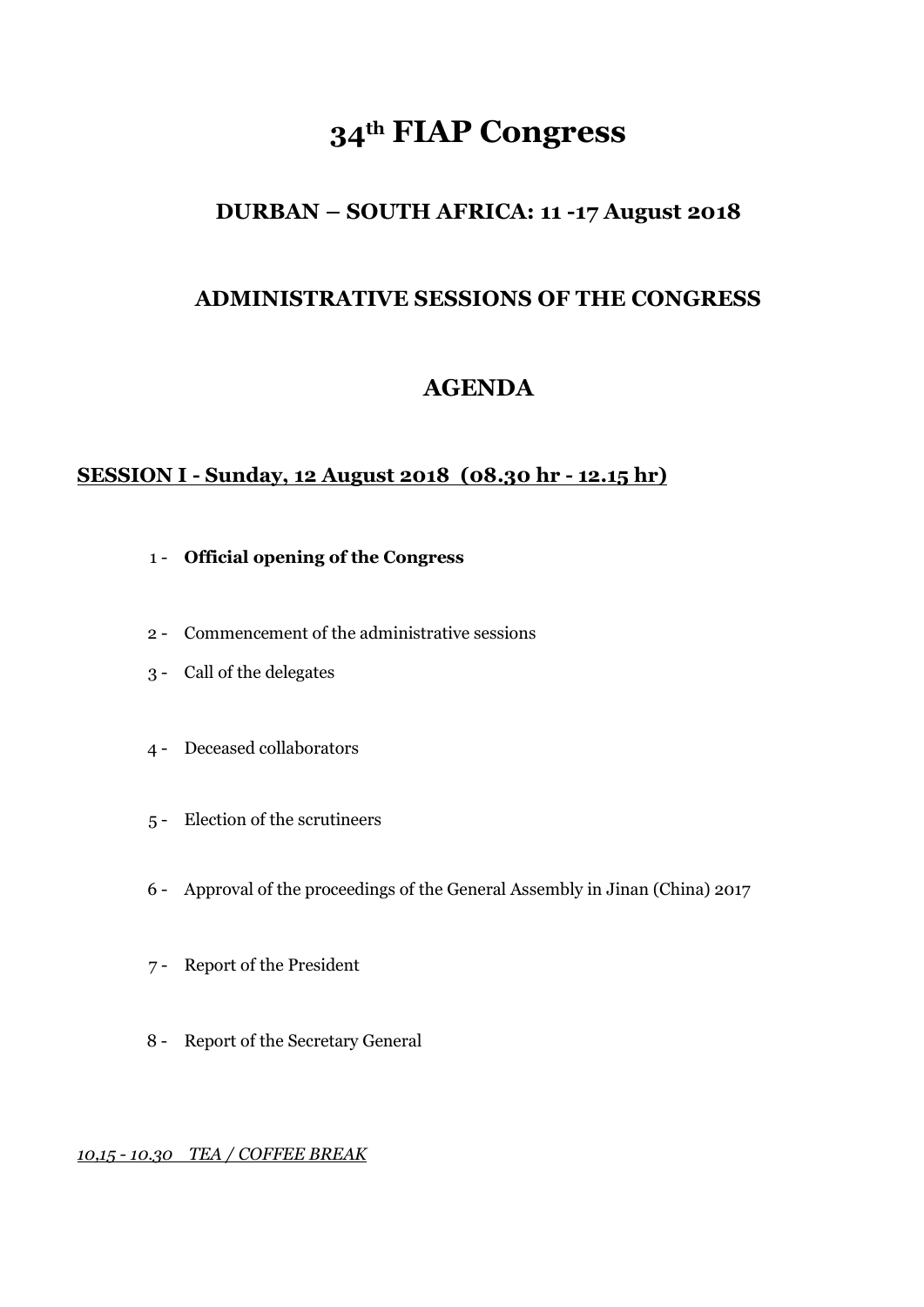#### **10,30** 9 - Cancellation of Memberships

- 10- New affiliations
- 11 Report of the Treasurer for financial period 2017 + 2018
- 12 Report of the auditors
- 13 Approval of the balance
- 14 Approval of management and activity reports by the Board of Directors
- 15 Approval budget for the period 2019
- 16 Establishing annual fees
- 17 Appointing two auditors for next period
- 18 FIAP Services: Discussion and approval of the reports of the Services

#### *\* Biennials Service: Mr. Luis Franke*

- $\checkmark$  Present Biennials and Biennials of recent years
- $\checkmark$  Novelty in the regulation
- $\checkmark$  Calendar of the Biennials

#### *\* Youth Service: Mr. Kurt Bachinski*

 $\checkmark$  Present Biennials and Biennials of recent years

#### *\* Collections Service: Mr. Jef Lemmens*

 $\checkmark$  Activity development

#### *\* Photographer's Card Service: Mr. Csaba Balasi*

 $\checkmark$  Development and control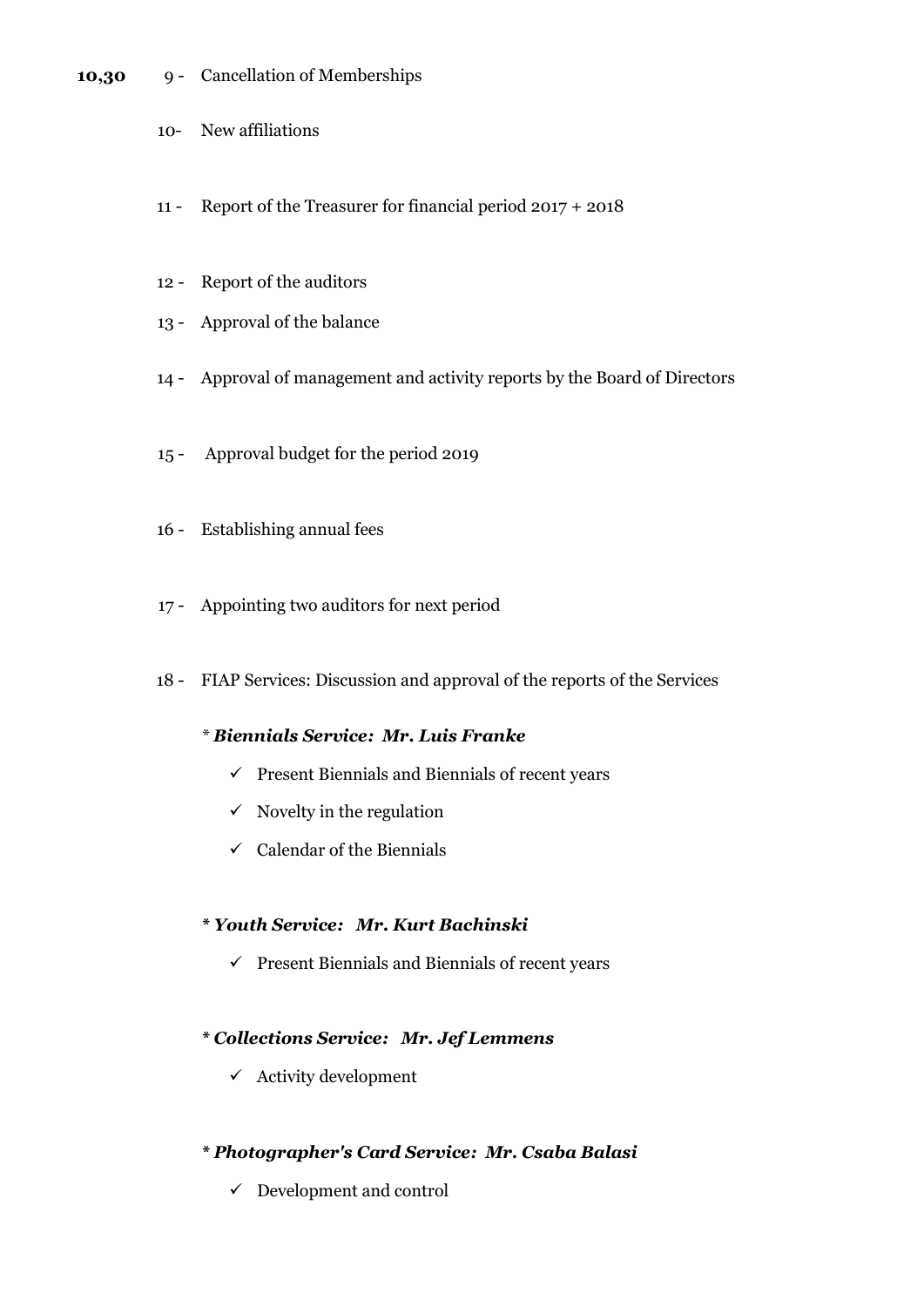#### *\* Audiovisual Service: Mr. Lorenzo de Francesco*

 $\checkmark$  Activity development

#### *\* Ethics Service: Mr. Pierluigi Rizzato*

 $\checkmark$  Present Situation

#### *\* World Cup for Clubs Service: the new Director is Mr. Michele Macinai*

 $\checkmark$  Present Situation

#### *\* Media Relation Service: Mr. Nicos Karanikis*

 $\checkmark$  Activity development

#### *\* Medal Service: Mr. Kurt Bachinski*

 $\checkmark$  Activity development

#### *\* Exhibition Centres Service: Mr. Joan Burges Martisella*

 $\checkmark$  Activity development

#### *\* Patronage Service: Mr. Romain Nero*

 $\checkmark$  Activity development

#### *\* Distinctions Service: Mr. Freddy van Gilberghen*

 $\checkmark$  Activity development

#### *\* Promotion and Partnership Service: Mr. David Tay Poey Cher*

 $\checkmark$  Activity development

#### *\* Web Site Service: Mr. Branislav Brkić*

 $\checkmark$  Activity development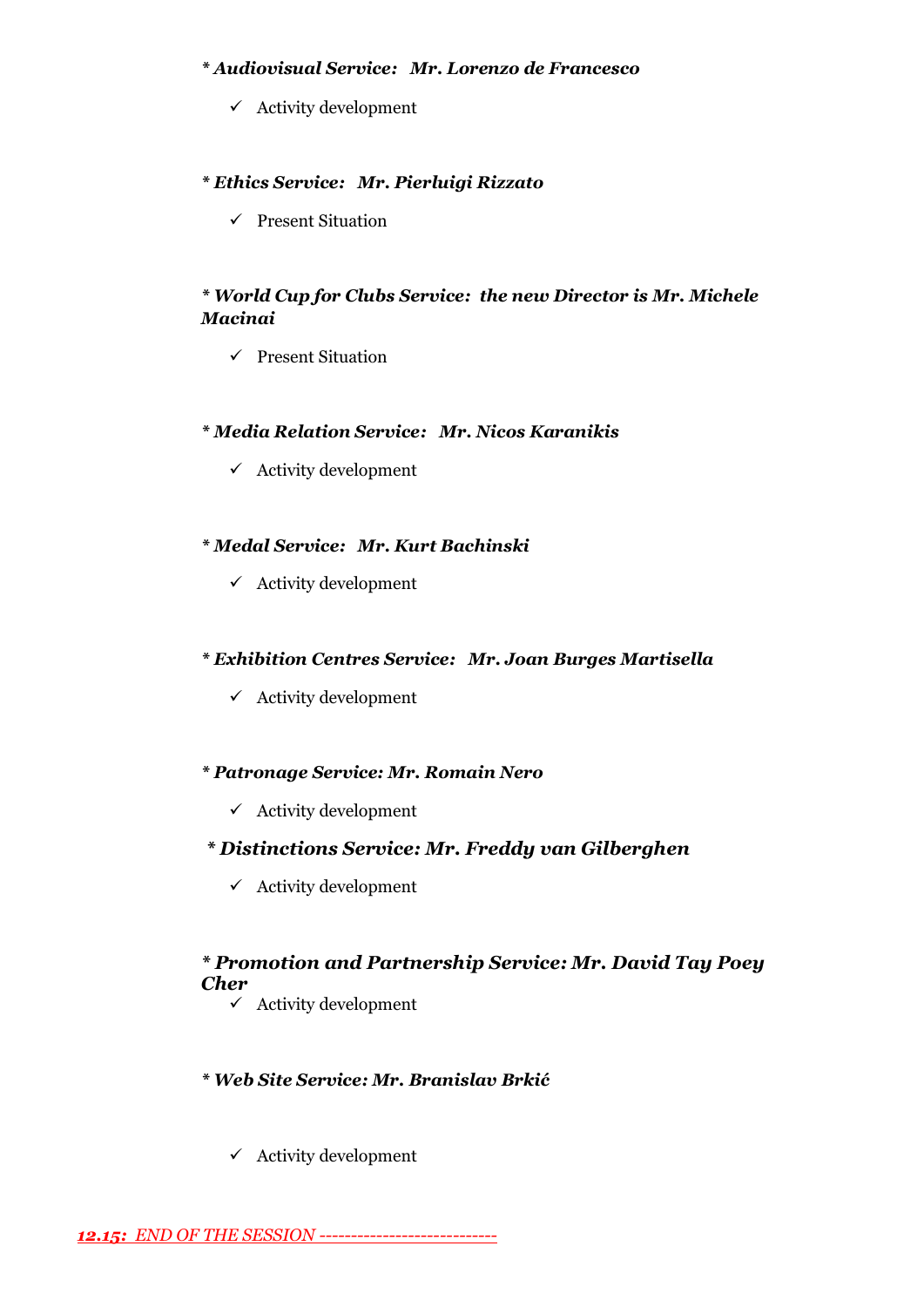## **SESSION II - Thursday, 15 August 2018 (13.30 hr – 17.30 hr)**

| 13.30 |        | <b>START OF SESSION II</b>                                                                          |  |
|-------|--------|-----------------------------------------------------------------------------------------------------|--|
|       |        |                                                                                                     |  |
|       | $19 -$ | <b>FIAP Web Site and FIAP Media:</b>                                                                |  |
|       |        |                                                                                                     |  |
|       |        |                                                                                                     |  |
|       |        | $\checkmark$ Official presentation of FIAP new website                                              |  |
|       |        | $\checkmark$ Analysis of the different sections                                                     |  |
|       |        | Open Discussion                                                                                     |  |
|       |        |                                                                                                     |  |
|       |        |                                                                                                     |  |
|       | $20 -$ | <b>FIAP Distinctions Service:</b>                                                                   |  |
|       |        |                                                                                                     |  |
|       |        | Statistical data<br>$\checkmark$                                                                    |  |
|       |        | Procedure<br>$\checkmark$                                                                           |  |
|       |        |                                                                                                     |  |
|       |        | <b>Open Discussion</b>                                                                              |  |
|       |        |                                                                                                     |  |
|       |        | 15.30 - 15.45 TEA / COFFEE BREAK                                                                    |  |
|       |        |                                                                                                     |  |
|       | $21 -$ | <b>FIAP Patronages Service</b>                                                                      |  |
|       |        |                                                                                                     |  |
|       |        | $\checkmark$ Novelty in the administrative platform                                                 |  |
|       |        | "Best of the Best of the year"<br>$\checkmark$                                                      |  |
|       |        |                                                                                                     |  |
|       |        | <b>Open Discussion</b>                                                                              |  |
|       | $22 -$ | The new data general protection regulation                                                          |  |
|       |        |                                                                                                     |  |
|       |        |                                                                                                     |  |
|       |        | The new general data protection regulation and its implementation by<br>$\checkmark$<br><b>FIAP</b> |  |
|       |        |                                                                                                     |  |
|       |        | <b>Open Discussion</b>                                                                              |  |
|       |        |                                                                                                     |  |